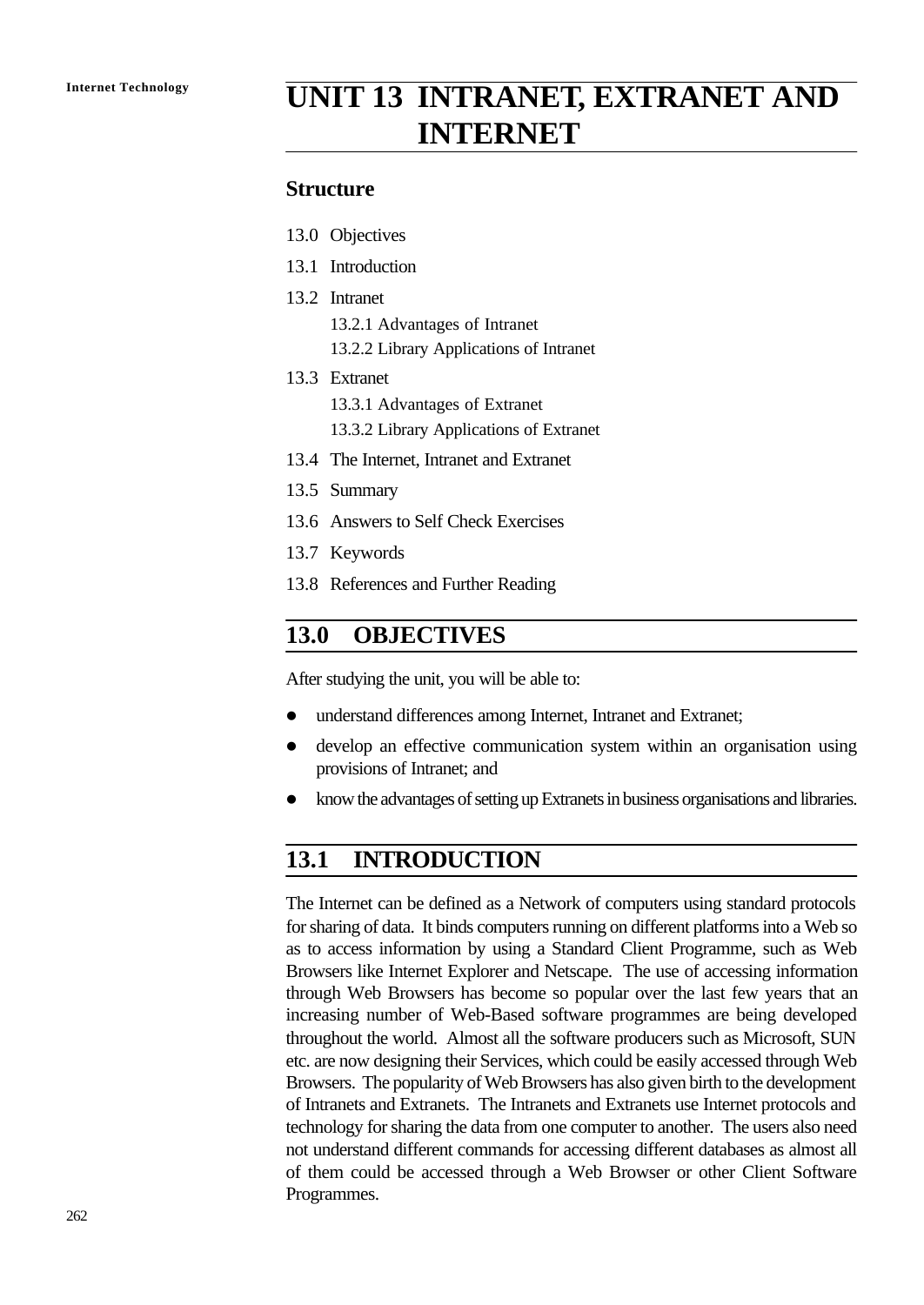## **Internet, Intranet and Extranet 13.2 INTRANET**

An "intranet" can be defined as an "internal internet"— a network of an office, company, university or college or even a large library that runs on IP protocols An intranet is a private network that is contained within an enterprise. It may consist of many interlinked Local Area Networks and also use leased lines in the Wide Area Network. Typically, an intranet includes connections through one or more gateway computers to the outside Internet. The main purpose of an intranet is to share information within the organization and computing resources among employees. An intranet can also be used to facilitate working in groups and for teleconferences.

The *Intranet* is a Web-based architecture used for managing internal information. Another definition can be given as: Intranet is an organisation's internal information system that uses Internet tools, protocols, and technology. An Intranet could be something as simple as a single HTML document made accessible on a Local Area Network with no access to the Internet at large; or it could be as complex as one or more dedicated Web servers with thousands of HTML documents linking together a worldwide network of corporate offices; or it could be anything in between.

An intranet differs from a conventional LAN in two ways: it links more than one kind of networking technology using the Internet protocols, TCP/IP; and it uses a firewall to keep the larger Internet out of your internal information resources. This means Intranets take the same features that make a World Wide Web useful - minus geographic and time barriers, integrating multiple information services into a single interface, interactive multimedia application, etc. - and bring them into the office.

Typically, larger organisations allow users within their intranet to access the public Internet through firewall servers that have the ability to screen messages in both directions so that company security is maintained. When part of an intranet is made accessible to its staff (working in branch offices), customers, partners, suppliers, or others outside the organisation, that part becomes part of an extranet. A firewall is a computer or several computers that sit between your network and the greater Internet. Using filtering and specialized routing, as well as rules you decide upon, firewalls keep out people who don't have permission to access your resources internally. You, on the other hand, can access all the resources of the general Internet.

As intranet uses TCP/IP, HTTP, and other Internet protocols, it looks like a private version of the Internet. With tunneling, companies can send private messages through the public network, using the public network with special encryption/decryption and other security safeguards to connect one part of their intranet to another. In some ways, the word "intranet" is a portmanteau word, which logically combines the concepts in "internal internet between business sites." Going deeper, we see that an intranet uses not only the protocols for transport but the tools for collaboration, information dissemination, and resource sharing that the Internet offers. Internal Web servers, FTP archives, newsgroups, and other resources become the way your employees get their work done.

## **13.2.1 Advantages of Intranet**

An increasing number of organisations throughout the world are now using almost all the facilities/ provisions of Internet technology for internal communication. Access to internal document collections, document management system, chat, file transferring, e-messaging and video-conferencing are the popular usage of Intranet. Almost all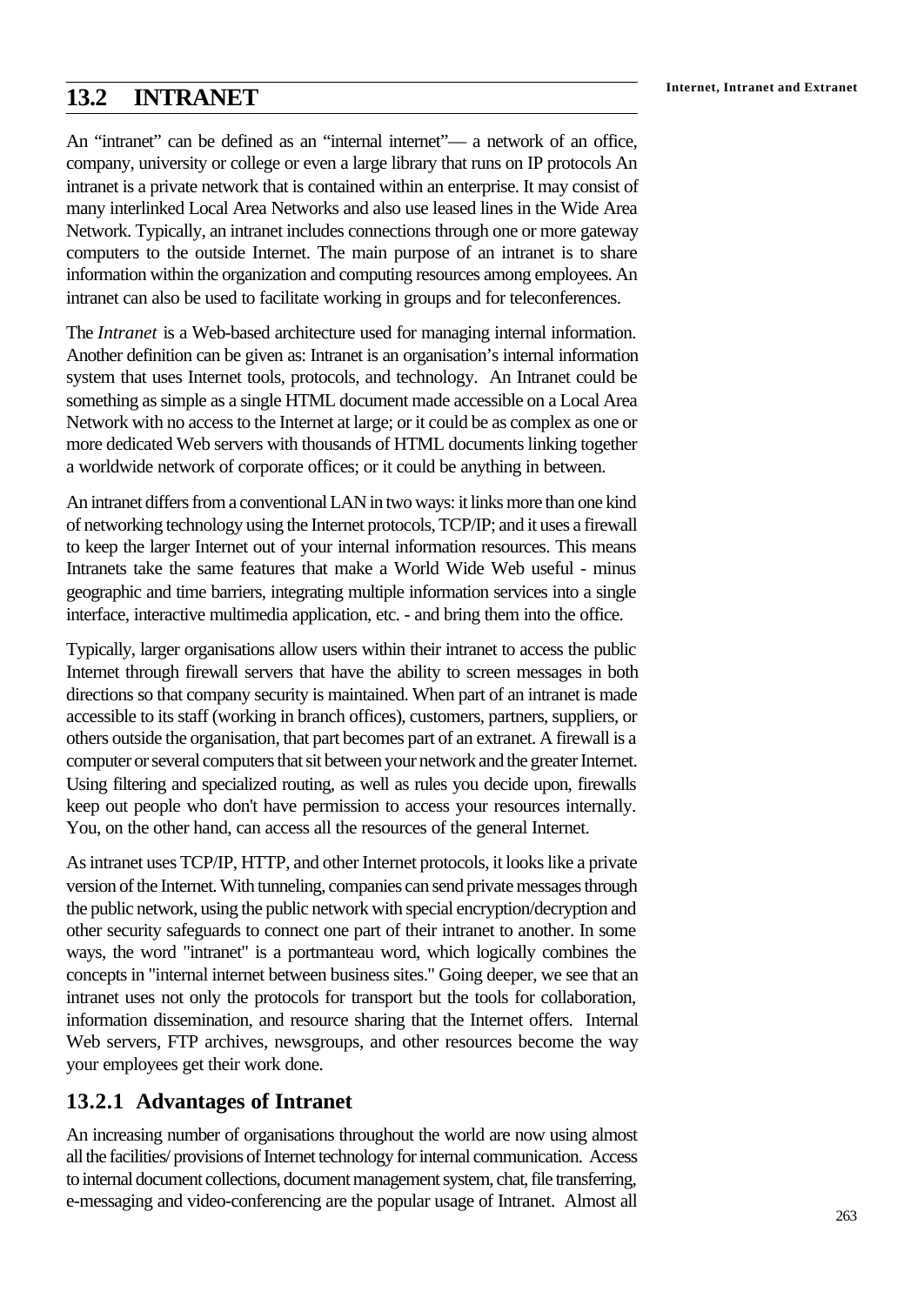**Internet Technology** the internal information of an organisation such as newsletters, telephone directories, calendars, policy manuals, current personnel lists, etc. are being made available through Intranets. The Interanets are becoming quite popular due to the following reasons:

- i) The interface is easy to use; it also encompasses access to multimedia formats such as text, video, sound and graphical images.
- ii) A single interface to all formats of information using the Internet open standard removes the requirement for an organisation's network to provide several dedicated interfaces traditionally needed to interrogate proprietary systems such as databanks, bibliographic information retrieval systems and management information systems. Also, the user only needs to be familiar with one interface.
- iii) Compared to the cost of employing proprietary information systems, or group ware, intranets are very inexpensive to set up. In addition, proprietary packages also use in-house protocols, which often result in a dependency on the software distributor, and update and utilities may only be acquired from the original vendor.
- iv) They provide improved access in a number of respects:
	- a) documents may be shared across all major networking platforms.
	- b) information is accessible regardless of the user's location
	- c) a workstation configured for use on an intranet is also ready for Internet use if the necessary gateways are incorporated into the network.
	- d) access and use of groups using the intranet may be monitored, making it possible to assess the value of services and resources offered on the intranet
	- e) user authentication systems can be incorporated into browsers, so that access to information can be controlled.
- v) They allow for maintenance of current documents, by offering access to electronic documents that will always be the latest version. The eliminates significant reprography, and time spent trying to locate lost paper-based documents.

#### **13.2.2 Library Applications of Intranet**

As Intranets become ubiquitous in the corporate world, there is no reason that these same concepts can't be applied to libraries' internal information system. Nonprofit library systems that are "single" library systems or multiple library systems confined to relatively small geographic areas a city, country, or college campus - may not realize the same benefits that national and international corporations realize, but there are still benefits to be gained.

Intranet in libraries can be used to link staff to copies of departmental handbooks, personnel manuals, copies of the library's mission statement, goals and objectives, annual reports, staff white pages, etc. The Intranet also can serve as a bulletin board where the library staff posts interesting news stories, job announcements, monthly reports, and training schedules. With applications like RealAudio, messages can be heard, not just read.

Libraries can also use the facility of Intranet for informing its readers within a parent organisation about the new arrival of publications and its CAS and SDI services can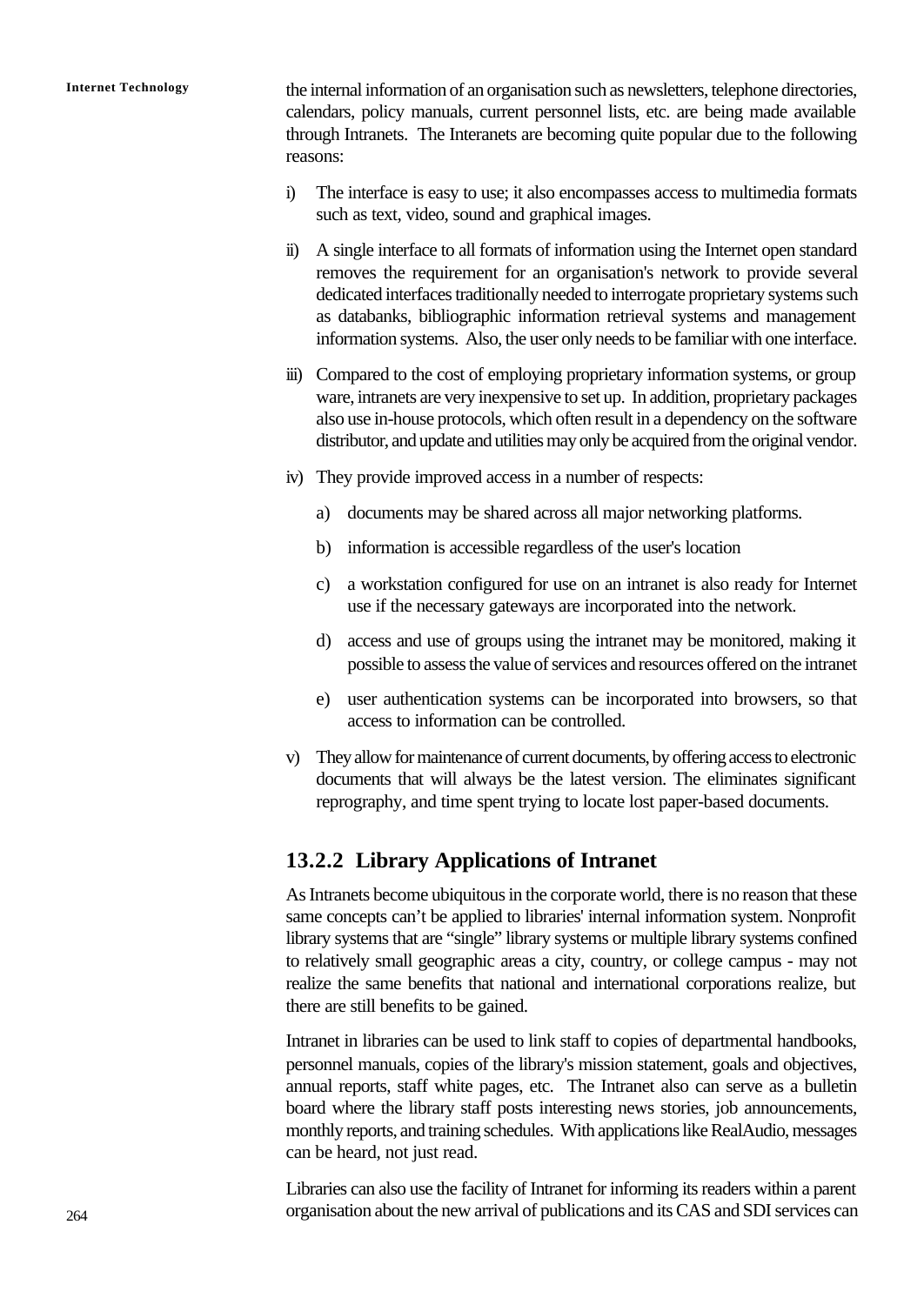be rendered through it. The users can also access information about the availability **Internet, Intranet and Extranet** of any publication in the library and its status (whether issued or not, if issued then to whom) through Intranet. A copy each of the reference queries earlier met by the library staff can also be kept on the Intranet servers so as to be accessed by the library users. An Academic Library can keep various forms such as, membership form, reservation request form, etc. on the Intranet so as to provide improved services to its users.

Almost all the Standard Libraries software programmes are now providing Web based access to its users. These include access to library catalogues, list of additions, Circulation Information, status of issues of Periodicals, Documentation List, etc.

## **13.3 EXTRANET**

An Extranet, or extended Intranet, can be defined as a private network of linking branch offices or several cooperating organizations located outside the walls of any organisation. An Extranet service uses existing Intranet interactive infrastructure, including standard servers, e-mail clients and Web browsers. This makes Extranet far more economical than the creation and maintenance of a proprietary network. It enables trading partners, suppliers and customers with common interests to form a tight business relationship and a strong communication bond.

The Extranet can be defined as "a network that links business partners to one another over the Internet by tying together their corporate intranets". Extranets may be used to allow inventory database searches, for example, or to transmit information on the status of an order. They are being used by businesses of all types such as banks, airlines, railways, large corporate offices having several branches etc.

An Extranet is a private network that uses the Internet protocol and the public telecommunication system to securely share part of an organisation's information or operations with its branches (located within the same city or outside), partners, users, customers, suppliers or contacts. An extranet can be viewed as part of an organisation's intranet that is extended to users outside the organisation.

An extranet requires security and privacy. These require firewall server management, the issuance and use of digital certificates or similar means of user authentication, encryption of messages, and the use of virtual private networks (VPN) that tunnel through the public network.

Let us take an example from the business sector. A new attitude within businesses about how to communicate - within the business, among employees and managers, as well as between the business and its external constituents: partners, customers, and vendors. There's almost a rush toward this now. It seems to me that companies are becoming extremely aware of how important this type of communication is, both in growing the top line of the business by increasing revenue and sales, and in improving the bottom line by reducing costs, either within the business or between the business and its partners or distributors. As businesses continue to use open Internet technologies to improve communication with customers and partners, they can gain many competitive advantages along the way - in product development, cost savings, marketing, distribution, and leveraging their partnerships. And, perhaps, most important of all, they can strengthen their business relationships.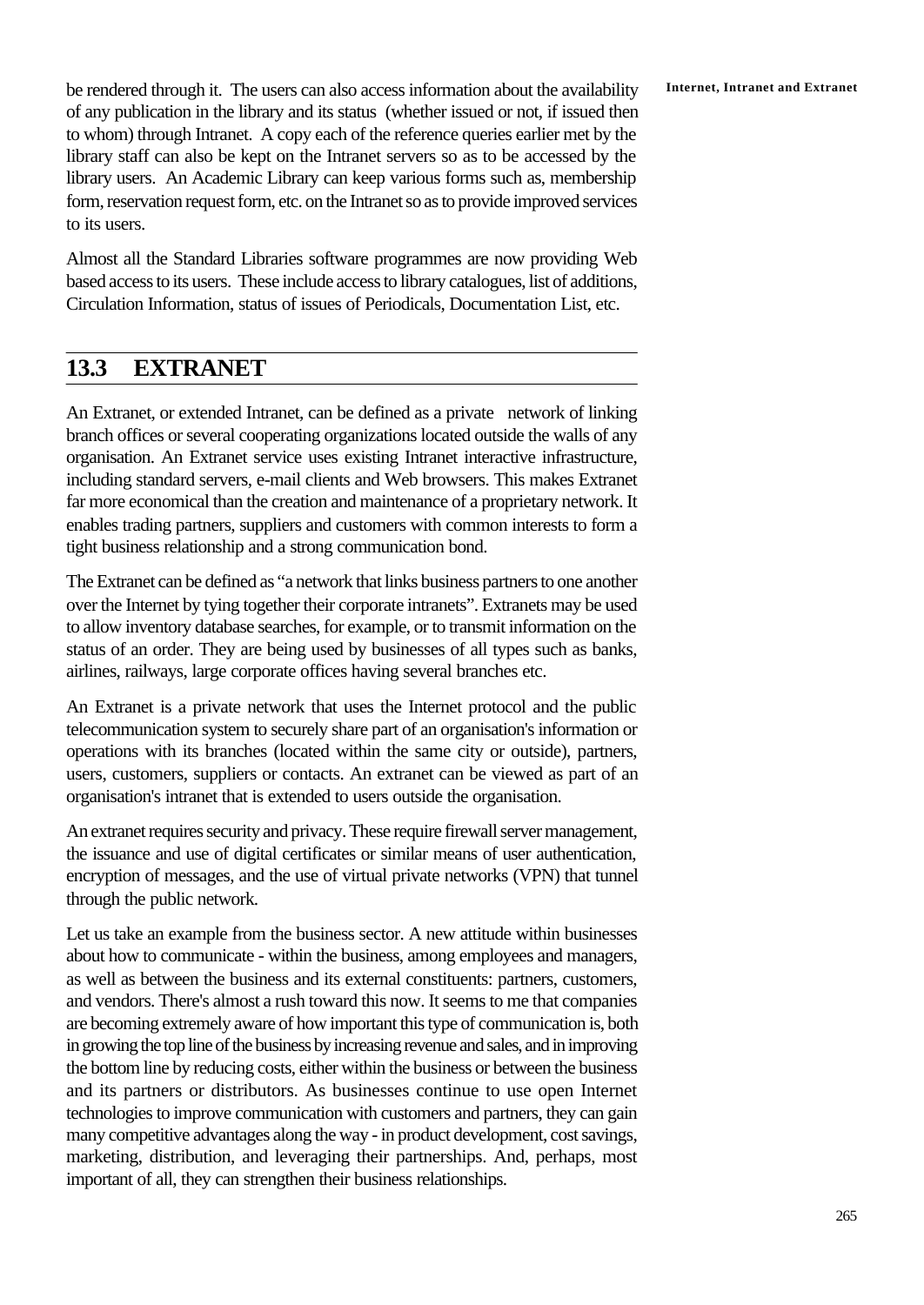**Internet Technology** Netscape, Oracle, and Sun Microsystems have announced an alliance to ensure that their extranet products can work together by standardizing on JavaScript and the Common Object Request Broker Architecture (CORBA). Microsoft supports the Point-to-Point Tunneling Protocol (PPTP) and is working with American Express and other companies on an Open Buying on the Internet (OBI) standard. The Lotus Corporation is promoting its groupware product, Notes, as well suited for extranet use.

#### **13.3.1 Advantages of Extranet**

An organization can use provisions of the Intranet to create systems with an idea to build them for improving employee productivity, sharing data, or updating human resources information, for example. Then they would build other applications for use outside the organization - either products for their customers or products to let the company communicate better with their vendors. So in addition to internal company networks, or intranets, that are behind the firewall, companies are building external networks called "extranets" that reach out to people who may physically work outside the firewall but who are an important part of the business strategy, product-delivery system, or customer-support apparatus. The organisations can use an extranet to:

- Exchange large volumes of multimedia data using Electronic Data Interchange (EDI)
- Share office information, library, circulars, etc., at all the locations. Collaborate with other organisations on joint development efforts
- Jointly develop and use training programmes with other organisations
- Provide or access services provided by one organisation to a group of other organisations.
- Share news of common interest exclusively with partner organisations.

An extranet is not the only method of connecting an organization to distant locations of the same organization but also to similar organisations, their employees, researchers, etc. to other businesses.

**Ubiquity of Access.** Suppose an organization has to rely on contractors and subcontractors to supply you with widget parts. One advantage of the Internet is that it is becoming increasingly acceptable to any existing contractor or subcontractor. You don't need to make sure your operating system is the same, or that you're using the same type of database. You don't even need to be using the same Web browser. "An extranet is an effective way for organizations to communicate without having to agree to buy all similar systems so the cost of enabling goes way down".

**Open Standards.** Another advantage of an extranet is the Internet's open standards. Regardless of what equipment different companies own, it's unlikely they buy their equipment from the same vendor. The extranet eliminates many compatibility problems.

Less Time and Money. Lastly, and most importantly, an extranet can save a corporation money and time. Extranet is certainly not a miracle situation to handle complex problems of remote office. The Intranet and Extranets are being popularly used for communication application like Audio and Video Conferencing, netmeetings, netshows, collaborative Multimedia computing, etc the details of which have been discussed in an earlier chapter. There are, however, a few issue needs to be overcome.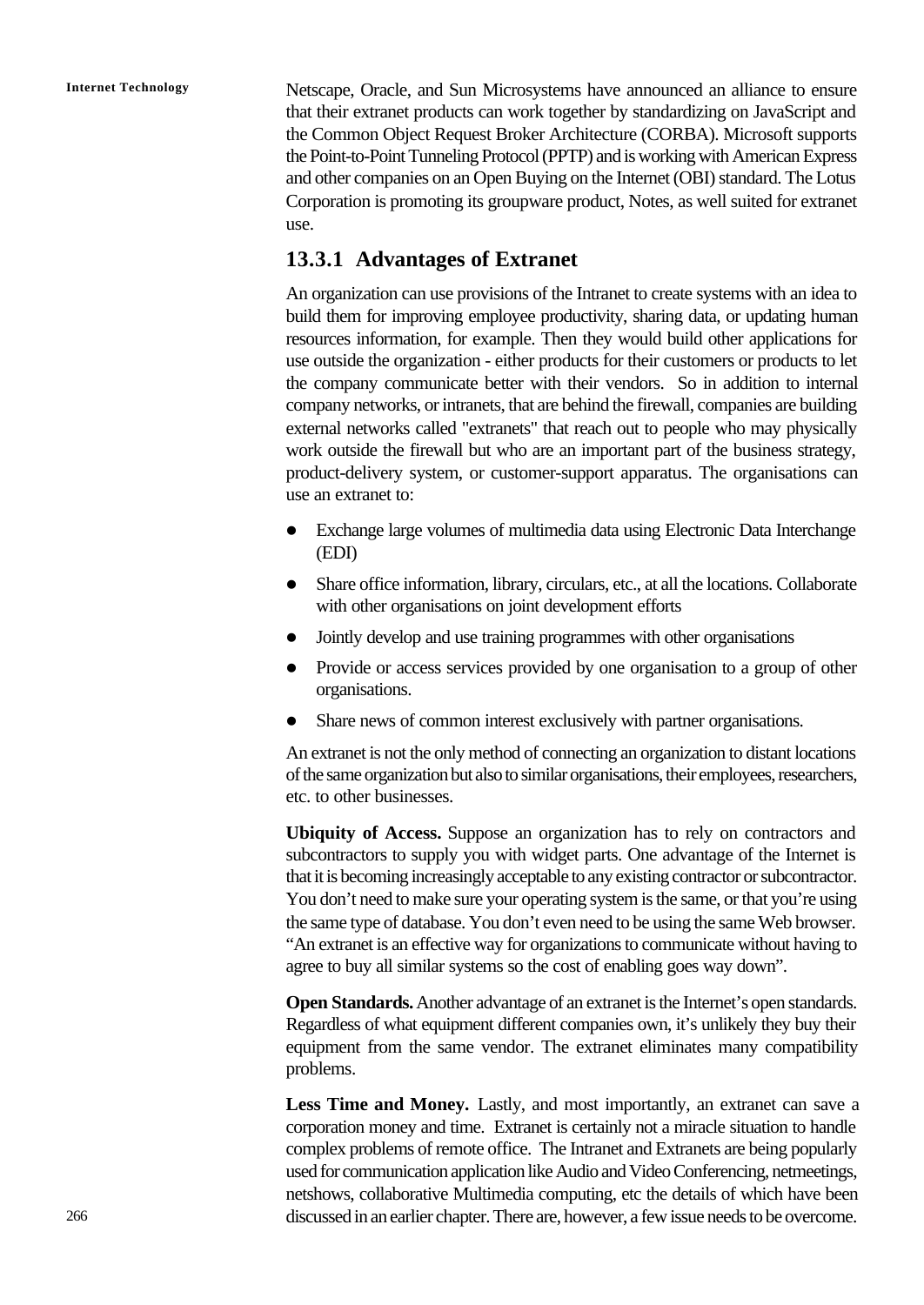**System Vulnerability.** Its biggest drawback, at least for now, concerns security, a Internet, Intranet and Extranet major issue for the Internet and intranets, as well. A system that runs over the Internet is more vulnerable than a proprietary one, and no one has yet come up with a foolproof, end-to-end security plan. Also, the type of information transmitted over extranets-financial data, specs for new products—makes the network an appealing target for hackers.

**Insufficient Support.** Another concern with extranets, which also holds true for intranets, is that of quality of service. "Right now, it's not sufficient to support missioncritical applications," "That needs to be improved, although some applications such as E-mail." are working satisfactorily.

Technical and cost advantages are, of course, very important. But the real significance of Extranet is that it is the first non-proprietary technical tool that can support rapid evolution of electronic commerce. On a perhaps more fundamental level, the Extranet is also likely to redefine the business evolution of a conventional corporation into "the knowledge factory". It will radically change the way private and public sector organizations would conduct their business in the new Internet-driven global economy.

## **13.3.2 Library Applications of Extranet**

Extranets can help libraries to improve their customer relations, user services, and save time and resources. Let us consider a University Library having its campuses at different locations or in another city or various colleges of the university located in different cities. In order to provide library services to its faculty, students and researchers at all the distant locations the library can develop extranets. This will help the users of the Library to access speedy information at much less cost. This will also improve services being given to the readers located at distant locations. A well-developed Extranet can give them a feeling of being part of the main campus even though they are sitting miles away from the main campus. In relation to its content and marketing potential, the term "third wave" also refers to the maturity process in the development of Web technology. Extranet is conceptualized as the key technology enabler for the development of the third wave large-scale electronic commerce sites. Moreover, this new concept is also at the heart of the re-engineering effort required to advance a traditional corporation into the state of the "knowledge factory". Its usage in the field of library and information services is likely to grow tremendously over the next 3-5 years.

## **13.4 THE INTERNET, INTRANETAND EXTRANET**

**Internet** refers to outward-facing systems, with little or no connection to any other internal systems. Internet sites have rapidly evolved from inter-organisation ecommerce systems to become a general-purpose broadcast medium for sharing data, e-commerce, corporate marketing material, etc. This refers to the global system involving organisations of all categories, types, and size.

**Intranet** refers to inward-facing or staff-facing systems. Intranets have some similarities to Internet-based Web sites, starting out as departmental or corporate e-mail systems and evolving into a broadcast medium for managing internal information, including Web-based documents as well as access to existing systems and data repositories. An intranet has two fundamental functions: provide secure, customized access to relevant, up-to-date information found in transaction systems; and let users act on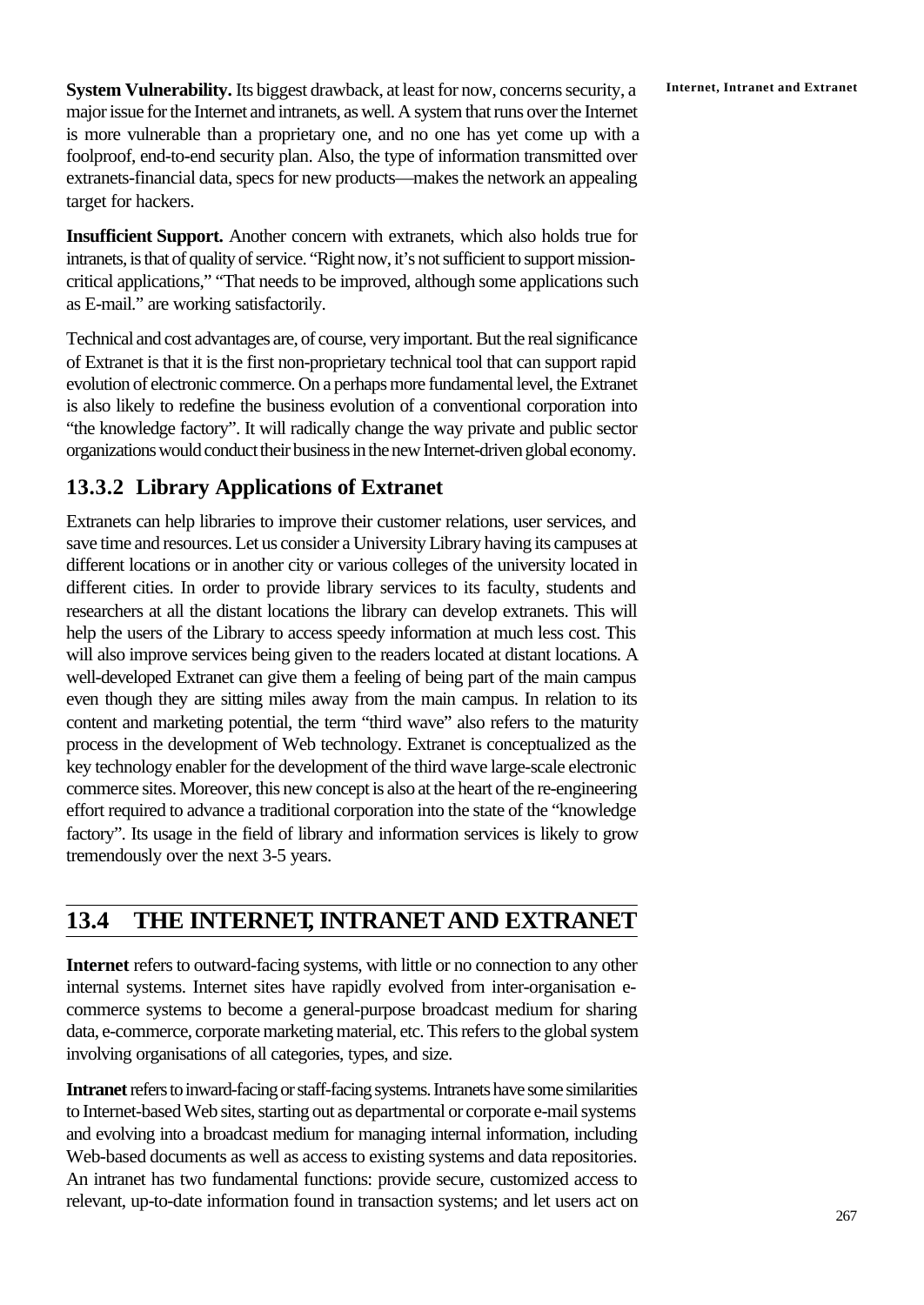**Internet Technology** that information by managing how it flows through process systems. These applications are used within and across workgroups to manage product development, human resources, sales force automation and other internal business processes.



**Extranet**, then, refers to the marriage of these two otherwise separate systems into a single, seamless system - a market-facing system. For example, in an extranet, a customer service system faces both inward towards the customer service personnel and management as well as outward towards the customers themselves, who enjoy a similar level of interactivity and security as an internal participant. As the extranet itself evolves, it extends not only data but actual transactions to the Internet to conduct electronic commerce. Similarly, it lends itself to internal global organizational integration by sharing internal and external data with processes that span all existing systems.

As depicted above, the evolution of the Internet and intranet systems leads to a natural integration point, the extranet, the new nexus of the relationship between a company and its customers and partners. The difference among the three can be summarised as below:

|                               | <b>Internet</b> | <b>Interanet</b> | <b>Extranet</b>           |  |
|-------------------------------|-----------------|------------------|---------------------------|--|
| <b>Access</b>                 | public          | private          | semi-private              |  |
|                               |                 | members of a     | group of closely related  |  |
| <b>Users</b>                  | everyone        | specific firm    | firms                     |  |
|                               |                 |                  | shared in closely trusted |  |
| <b>Information</b> fragmented |                 | proprietary      | held circles              |  |

#### **Self Check Exercise**

- 1) What are the primary uses of Internet?
- 2) Distinguish between Intranets and Extranets.

................................................................................................................... ................................................................................................................... ................................................................................................................... ...................................................................................................................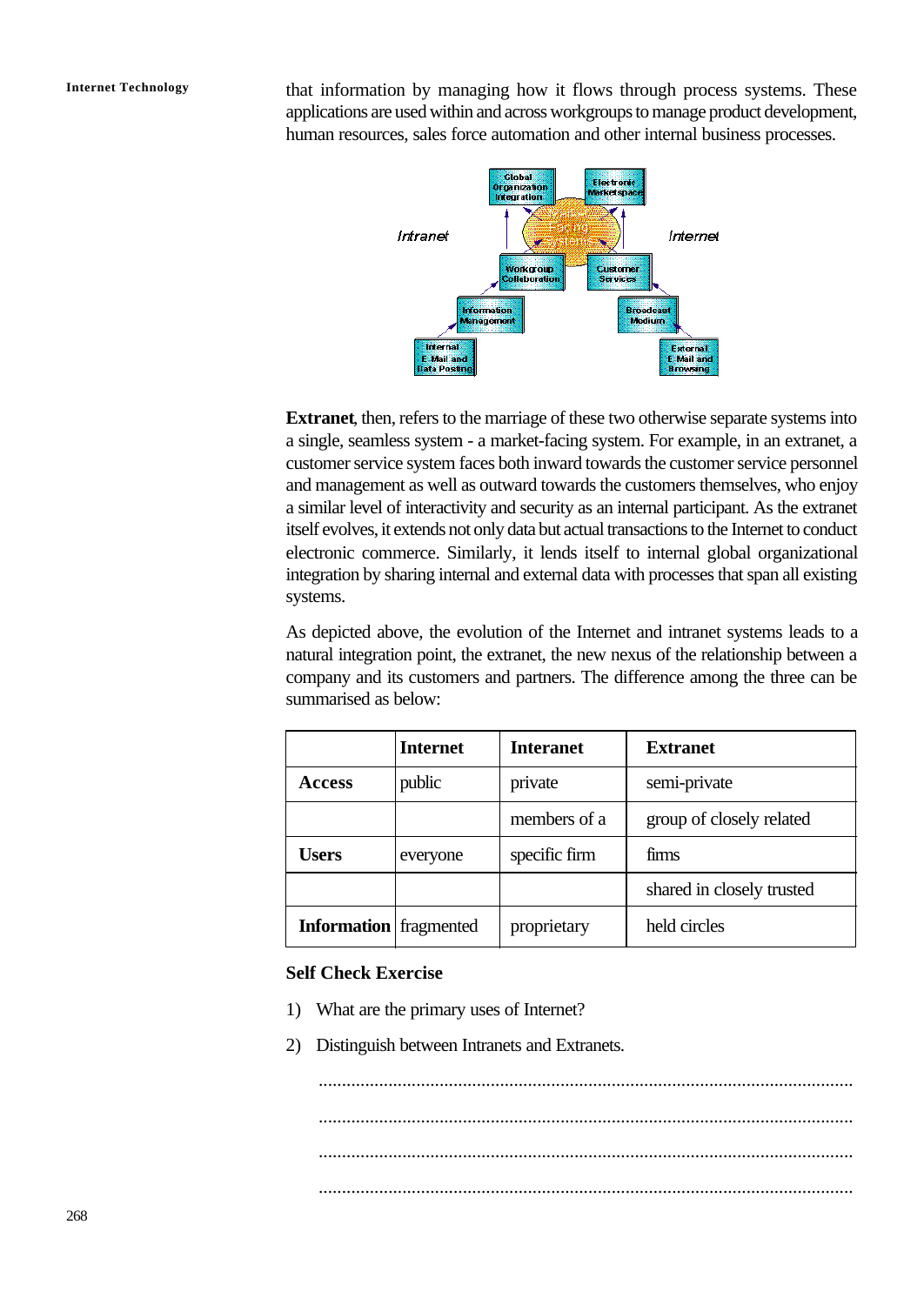The Internet is a vast network of computers spanning the entire world. Thousands and thousands of computer networks are linked together through the Internet. Presently millions of computers are connected to the Internet and this number is growing at a mind boggling pace. On the other hand, Intranet is like an "internal internet"— a private network contained within an enterprise. It may consist of many interlinked LANs and may also use leased lines in WAN. An Intranet may be connected to the Internet through one or more gateways. Extranet, basically, can be termed as an extended Intranet. It can link business partners over a wide area, using the Internet by tying together their corporate Intranets. The evolution of the Internet and Intranet has led to their integration, resulting in Extranet.

## **13.6 ANSWERS TO SELF CHECK EXERCISES**

- 1) Internet the so-called information highway, is highly used for e-mail, news groups, web browsing, sharing information and transferring files. Rising at a rapid rate is the use of electronic commerce on the Internet.
- 2) Intranets are basically "baby" Internets. They use the same network facilities that the Internet does, but access is restricted to a limited sphere. An extranet is a network that connects a number of intranets into a truly mini-Internet. Access is extended to all the intranets connected through the extranet, but again, not to the Internet. Extranets require a constant Internet connection and a hypertext transfer protocol (http) server.

## **13.7 KEYWORDS**

| <b>Decryption</b>  |              | A process of decoding data that has been encrypted into<br>a secret format. Decryption requires a secret key or pass<br>word. |  |
|--------------------|--------------|-------------------------------------------------------------------------------------------------------------------------------|--|
| <b>Encryption</b>  |              | The translation of data into a secret code. It is the most<br>effective way to achieve data security.                         |  |
| <b>News Group</b>  | $\mathbf{r}$ | An on-line discussion group on the Internet                                                                                   |  |
| <b>Web Browser</b> |              | A software application used to locate and display web<br>pages.                                                               |  |

## **13.8 REFERENCES AND FURTHER READING**

Cronin, Blaise and Mckin, Geoffrey. The Internet in World Information Report; 1997-98, Paris, UNESCO, 1997; pp 240.

Chandrika Shetty and Mahaveera Jain. Use Intranet with Caution, LAN magazine, November 1999, pp 25-27.

Field, Judy. Extranets: A New Tool For Your Future, Computers in Libraries, Oct.98, Vol.18 Issues 9, p19-22.